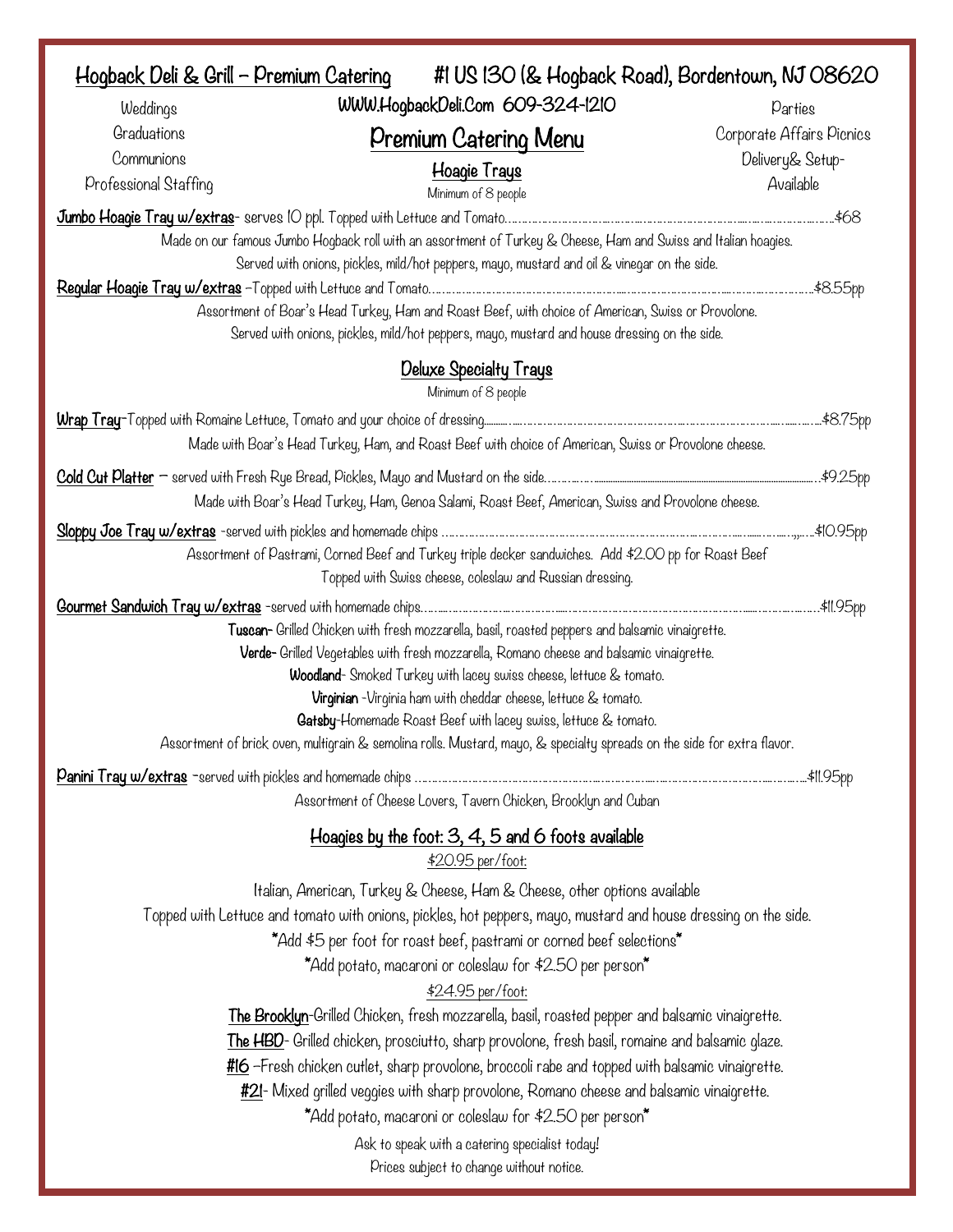## Hogback Deli & Grill – Premium Catering #1 US 130 (& Hogback Road), Bordentown, NJ 08620 WWW.HogbackDeli.Com 609-324-1210

#### Jumbo Party Wings

Available in Buffalo, Garlic Buffalo, Jalapeno Buffalo, and Honey BBQ

Buffalo wings are served with celery sticks, homemade chunky blue cheese dressing and are available mild, medium, hot or INSANE. (25) Wings \$32.95 • (50) Wings- \$64.95 • (100) Wings- \$129.95

### Pressure Fried Chicken Fingers

Crispy fingers are served with your choice of honey mustard or BBQ sauce

Buffalo fingers are served with Bleu Cheese

½ Tray (25pcs) Full Trays (50pcs)

Half Tray….……………………....\$49.95 Full Tray…..........................\$98.95 Full Tray Buffalo………..........…\$55.95 FullTray Buffalo…………..\$109.95

#### Fresh Vegetable Platter

Nibble without guilt!

We've chosen the season's freshest garden veggies and arranged them on a platter. Served with ranch or bleu cheese dressing. \$48.95 (20-25 people) • \$68.95 (30-35 people)

#### Bruschetta Platter

Diced plum tomatoes, red onion and basil in an olive oil and vinegar dressing. Served with garlic crostini. \$36.95 (10-15 people)

## Cheese & Pepperoni Platter

An array of domestic and imported cheeses beautifully arranged on a tray with sliced pepperoni.

Includes assorted crackers.

\$56.95 (20-25 people) • \$75.95 (30-35 people)

#### Fresh Fruit Tray

A rainbow of seasonal fruits, sliced fresh for your tray. \$58.95 (20-25 people) • \$74.95 (30-35 people)

#### Assorted Breakfast Tray

Includes a tray of Assorted Bagels - Mini Muffins - Mini Danish, Mini Croissants and Assorted Pastries.

Paper goods and Condiments accompany all orders

\$6.25 pp. Fresh Fruit add \$2.50 per person

#### Continental Breakfast Buffet

Includes a tray of Assorted Bagels - Mini Muffins - Mini Danish, Mini Croissants and Assorted Pastries.

Juice, Fresh Brewed Decaf or Regular Coffee

All paper goods and Condiments included \$7.95 pp. Fresh Fruit add \$2.50 per person

#### Hot Breakfast Buffet

Scrambled Eggs - Bacon - Sausage - French Toast Sticks - Home Fries

Also includes a tray of Assorted Bagels - Mini Muffins - Mini Danish, Mini Croissants and Assorted Pastries

Juice, Fresh Brewed Decaf or Regular Coffee

Complete set up with all paper goods and Condiments

\$11.95 per pp (10 person minimum). Fresh Fruit add \$2.50pp

Ask to speak with a catering specialist today! Prices subject to change without notice.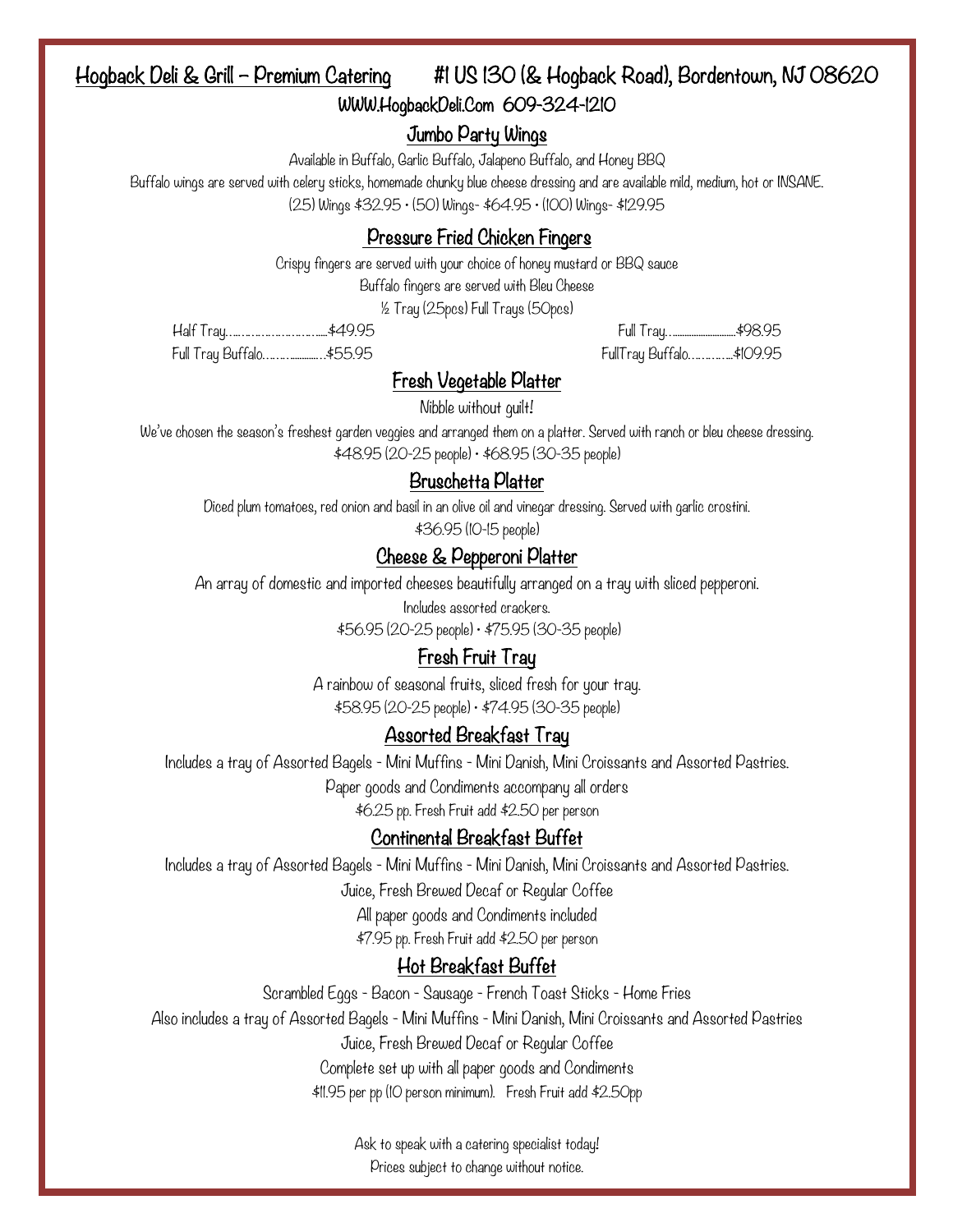# Hogback Deli & Grill – Premium Catering #1 US 130 (& Hogback Road), Bordentown, NJ 08620

WWW.HogbackDeli.Com 609-324-1210

# Ala Carte Menu

Half tray serves 10 ppl Full tray serves 20 ppl

#### Scrumptious Salads

|                                                                 | on an prove carave                                        |                  |
|-----------------------------------------------------------------|-----------------------------------------------------------|------------------|
|                                                                 | Add croutons: 1/2 trays \$4, full tray \$8                |                  |
| <b>Tossed Salad</b>                                             | 1/2 tray- \$24                                            | full tray- \$45  |
| Caesar Salad                                                    | 1/2 tray- \$25                                            | full tray- \$49  |
| Chicken Caesar Salad                                            | 1/2 tray- \$36                                            | full tray- \$69  |
| Greek Salad                                                     | 1/2 tray- \$36                                            | full tray- \$69  |
|                                                                 | Entrées                                                   |                  |
| Italian Sweet Sausage with Peppers and Onions served with rolls | 1/2 tray- \$55                                            | full tray- \$110 |
| Italian Sweet Sausage in Marinara Sauce served with rolls       | 1/2 tray- \$55                                            | full tray- \$110 |
| Chicken Breast Parmigiana                                       | 1/2 tray- \$55                                            | full tray- \$110 |
| Eggplant Parmigiana                                             | 1/2 tray- \$55                                            | full tray-\$110  |
| Eggplant Rollatini                                              | 1/2 tray- \$55                                            | full tray- \$110 |
| Homemade Meatballs in Marinara Sauce served with rolls          | 1/2 tray- \$55                                            | full tray- \$110 |
| Homemade Roast Beef with Gravy served with rolls                | 1/2 tray- \$70                                            | full tray-\$140  |
|                                                                 | Sautés                                                    |                  |
|                                                                 | Pasta additional \$12 for 1/2 tray and \$18 for full tray |                  |
| Chicken Francaise                                               | 1/2 tray-\$55                                             | full tray- \$110 |
| Chicken Scampi                                                  | 1/2 tray- \$55                                            | full tray- \$110 |
| Chicken and Broccoli                                            | 1/2 tray- \$55                                            | full tray- \$110 |
| Chicken Marsala                                                 | 1/2 tray- \$55                                            | full tray- \$110 |
| Chicken Florentine                                              | 1/2 tray- \$55                                            | full tray- \$110 |
| Chicken Santorini                                               | 1/2 tray- \$55                                            | full tray- \$110 |
| Country Chicken                                                 | 1/2 tray- \$55                                            | full tray- \$110 |
| Chicken Cordon Bleu                                             | 1/2 tray- \$55                                            | full tray- \$110 |
| Chicken Saltinbocca                                             | 1/2 tray- \$55                                            | full tray- \$110 |
| Shrimp Scampi                                                   | 1/2 tray-call for price                                   | full tray        |
| Shrimp Francaise                                                | 1/2 tray-call for price                                   | full tray        |
| Shrimp Imperial                                                 | 1/2 tray-call for price                                   | full tray        |
|                                                                 | Pasta                                                     |                  |
| Penne Pasta or Linguini w/Marinara Sauce                        | 1/2 tray- \$26                                            | full tray- \$50  |
| Baked Ziti                                                      | 1/2 tray- \$43                                            | full tray- \$86  |
| Fettuccini Alfredo                                              | 1/2 tray- \$46                                            | full tray- \$90  |
| Penne ala Vodka                                                 | 1/2 tray- \$55                                            | full tray- \$75  |
| Vodka Rigatoni                                                  | 1/2 tray- \$55                                            | full tray- \$75  |
| Lasgana                                                         | 1/2 tray- \$55                                            | full tray- \$75  |
| Veggie Lasagna                                                  | 1/2 tray- \$55                                            | full tray- \$75  |
|                                                                 | Sides                                                     |                  |
| Green beans w/butter and garlic                                 | 1⁄2 tray- \$36                                            | full tray- \$70  |
| Sautéed Broccoli                                                | 1/2 tray- \$36                                            | full tray- \$70  |
| Oven Roasted Lemon Potatoes                                     | 1/2 tray- \$36                                            | full tray- \$70  |
| Garlic mashed potatoes with gravy                               | 1/2 tray- \$36                                            | full tray- \$70  |
| Italian mixed Vegetables                                        | 1/2 tray- \$40                                            | full tray- \$78  |

Ask to speak with a catering specialist today! Prices subject to change without notice.

Broccoli Rabe ½ tray- \$55 full tray- \$95